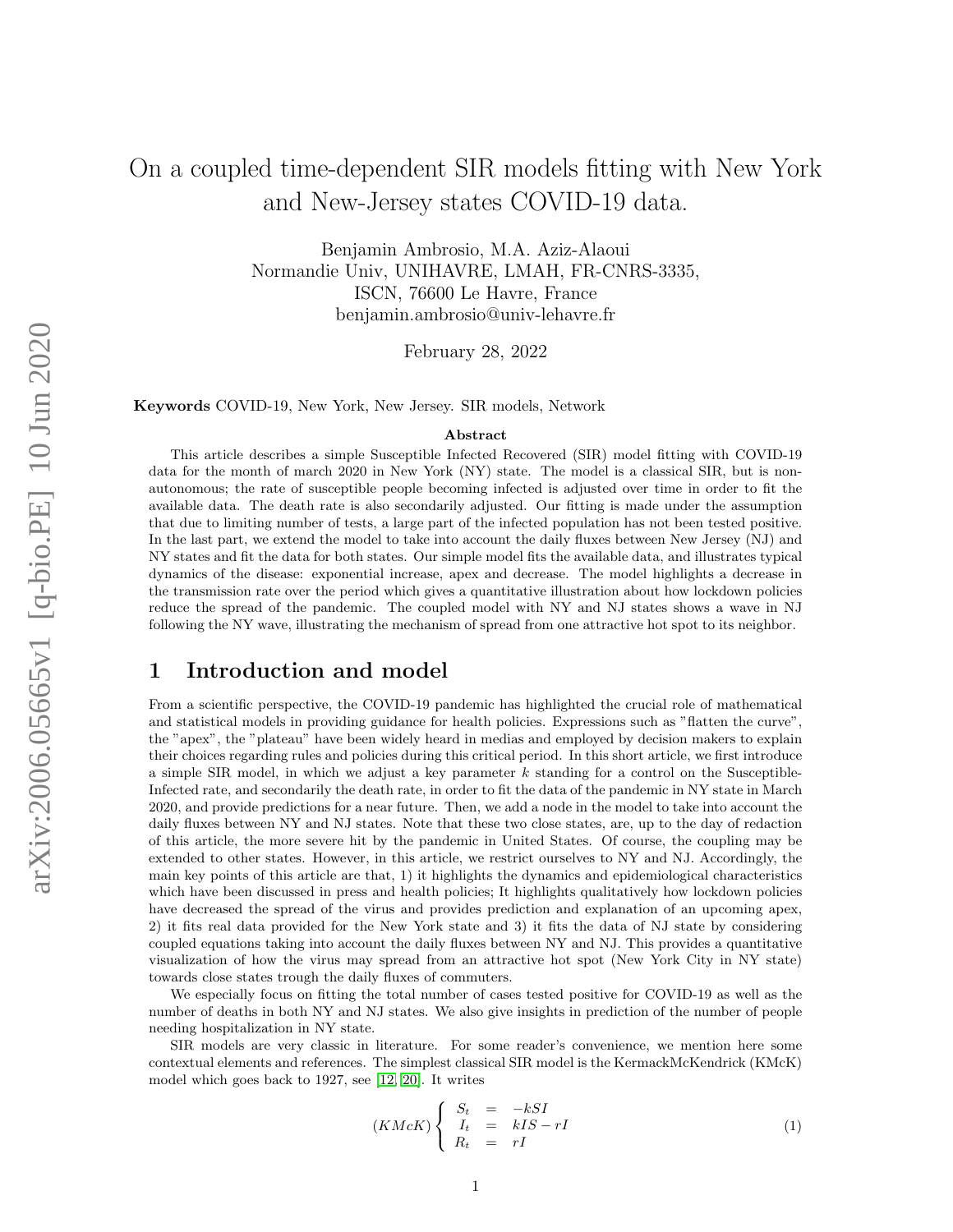In this original (KMcK) model, the population splits into three classes. The class S stands for susceptible, who can catch the disease, I stands for infective, who have the disease and can transmit it and R stands for the removed, namely, those who have or have had the disease but not transmit it anymore. Note that our terminology is slightly different as explained below. In [\(1\)](#page-0-0), the dynamics follow the scheme

$$
S\to I\to R
$$

with respective transfer rates between classes of  $k$  and  $r$ .

SIR type models and more generally, mathematical models of epidemics have in fact a significant history. We refer to [\[20\]](#page-9-1) for a textbook on these models and a brief history of epidemics. Models have become more sophisticated and may include more compartments such as exposed, infective asymptomatic, infective with symptoms, and also reservoirs such as bats, and include stochastic dynamics. Recently, SIR type models have been widely used in the context of the COVID-19 pandemic, to model the spread all around the world, see for example [\[11,](#page-9-2) [15,](#page-9-3) [9,](#page-8-0) [13,](#page-9-4) [16,](#page-9-5) [17,](#page-9-6) [22\]](#page-9-7) and reference therein cited. Here are also some examples of references for SIR models in other epidemic diseases: Dengue [?], Chikungunya [\[18,](#page-9-8) [19\]](#page-9-9) and Ebola [\[23\]](#page-9-10). See also references therein cited.

In the present article, we first consider the following model

<span id="page-1-0"></span>
$$
\begin{cases}\nS_t = -k(t) \frac{S}{I + S + R} I \\
I_t = k(t) \frac{S}{I + S + R} I - r(t)I - d(t)I \\
R_t = r(t)I\n\end{cases}
$$
\n(2)

This simple model has classically three classes:  $S$  for susceptible,  $I$  for infected and  $R$  for recovered. Specifically, the class  $I$  is intended to represent all the people who bear effectively the virus at a given time, and can transmit it if in contact with other people. It includes all infected people with or without symptoms, reported or not. There are some differences with equation [\(1\)](#page-0-0). First, it includes a death rate  $d(t)$ . And even tough, the number of deaths does not appear explicitly as a variable, it is simply given by the integral  $\int_0^t d(u)I(u)du$ . Also note that in expression

$$
S_t = -k(t) \frac{S}{S + I + R} I,
$$

the rate of contamination from S to I is proportional to the proportion of susceptible  $(S)$  in the whole population  $(S + I + R)$ . This is a classical expression standing for the fact that the probability for each individual in the I class to spread the virus among the class S is proportional to the portion of S in the whole population, see for example [\[10,](#page-8-1) [24\]](#page-9-11) and references therein cited. This rate is corrected by a crucial coefficient  $k(t)$  which is intended to fit the real transfer rate and which contains the effects inherent to the properties of the virus (for example change of propagation rate due to genetic mutation of the virus) or to specific policies (like quarantine, social distancing, lockdown...). This time dependence allows to adjust the dynamics to fit the data. This is a specificity of our model and turns it into a non-autonomous equation. This time dependence of k is obviously relevant in our model since the rate of transfer from  $S$  to  $R$  is the main target of health policies and is subsequently subject to vary over time. Secondarily, we also allow the death rate to vary. Many internal or external factors may affect the death rate among which are concomitant lethal disease, temperature, hospital conditions... More significantly, one has to note that the rate transfers considered here are instantaneous transfer between compartments, and the function  $d(t)$  is different from the Case Fatality Rate (CFR). Recall that the CFR is the death rate per confirmed case over a given period of time, and is a typical indicator for death rate. In South Korea, the country which led the highest number of tests, it has been reported to be of 1 percent, see [\[14\]](#page-9-12). In China as of February 2020, this rate varied between 3.8 in the region of Wuhan and 0.7 in others regions, see [\[1\]](#page-8-2) and also [\[8\]](#page-8-3). Using tables 1 and 2 gives a CFR in NY from March 1 to April 1 of  $\frac{1941}{83804} \approx 2.3$  per cent. Since our model fits the data, by definition, it fits the CFR. At the end of the epidemic, if the whole number of people that contracted the virus would be tested positive the CFR would provide the probability to die for an individual who catches the virus. However, during a growing phase such as the month of March considered here, the CFR has large variations. Moreover, there is a delay between the time a person is tested positive and the time he dies. The time between symptom onset and death has been reported to range from about 2 to 8 weeks, see [\[8\]](#page-8-3). The typical average being 23 days according to [\[14\]](#page-9-12). One could for example introduce a time-integral death expression  $\int_0^t \tilde{d}(u,t)I(u)du$  to take into account these informations. However, the time-window considered here is short and corresponds to the beginning of reported cases in NY. Furthermore, in this short article, we wanted to focus on a simple model able to fit data, highlight relevant dynamics and provide estimations. Since, a person in the  $I$  compartment, will either recover or die, above remarks on the function  $d$  hold for the coefficient  $r$ . In the present work, for sake of simplicity, we have set the  $r$  coefficient to the constant value 0.64. This is a simplification which is classical in SIR models. Note that setting the coefficient  $r$  to a constant value is equivalent to assume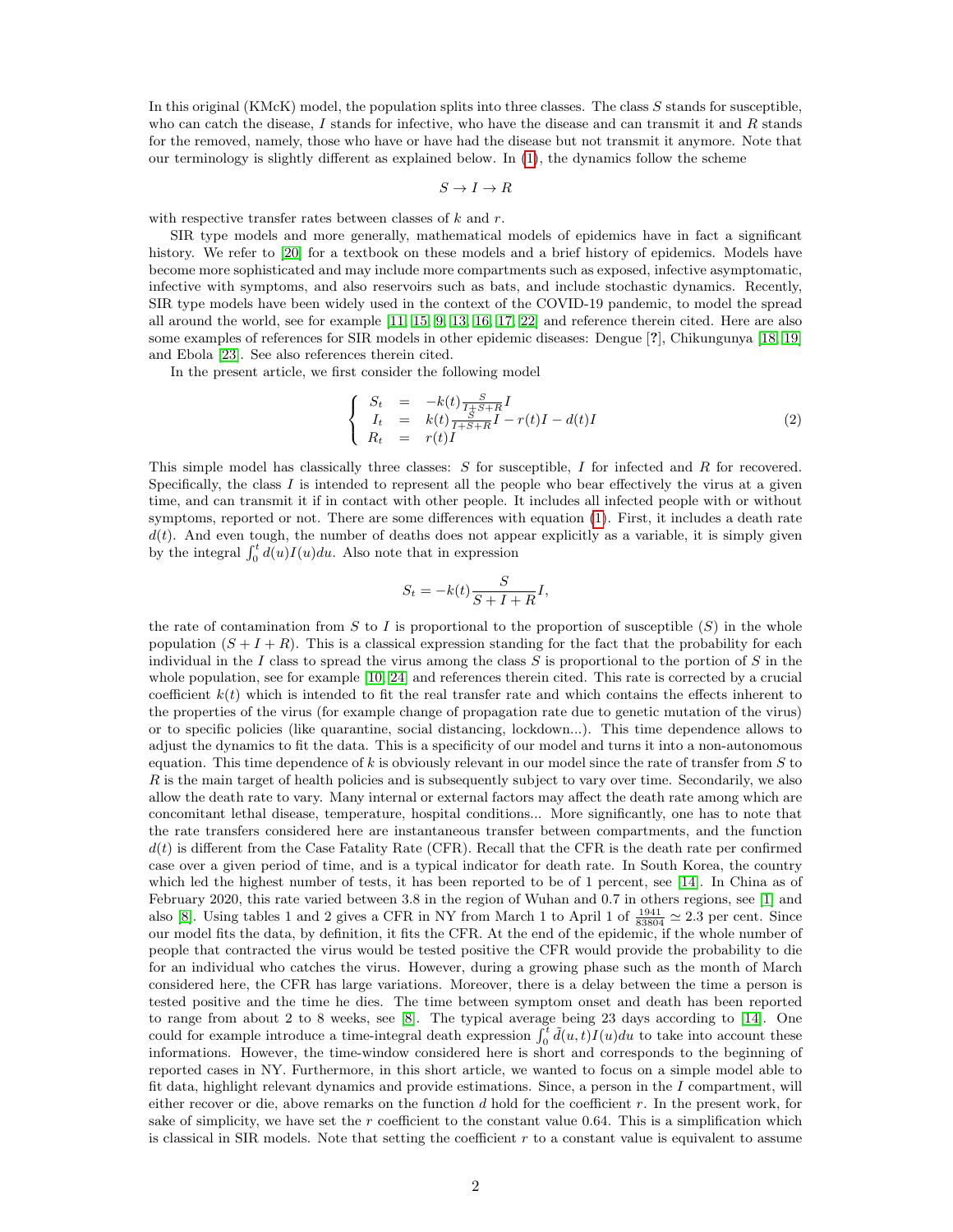that people recovering between times  $t - 1$  and t, which is given by  $R(t) - R(t - 1)$  would also write  $r \int_{t-1}^{t} I(u) du$  according to equations [\(2\)](#page-1-0). A more meaningful expression for  $R(t) - R(t-1)$  would be  $\int_0^t \tilde{r}(u, t)I(u)du$  standing to the fact that people recovering between time  $t - 1$  and t have been infected from a period ranging from 0 to t, with a transfer rate given by  $\tilde{r}(u, t)$ . This would lead to the equation  $r = \frac{\int_0^t \tilde{r}(u,t)I(u)du}{\int_{t-1}^t I(u)du}$ . Once r is set to a constant value, to fit data over a reasonable period, numerical tries provide a unique choice for constants k and d. It was still possible to use different values of r to fit the data. However, different values of r result in different dynamics over time, and notably different time for apex. Our choice of  $r = 0.64$  was made to provide dynamics that seem relevant to us regrading the timely dynamics beyond the data. In particular, too smaller of values for r would provide dynamics with a late apex and less relevant regarding the timely effects of the disease. Other studies have considered models with a constant  $r$ , with different values. See for example [\[21\]](#page-9-13) and references therein cited. Remarkably, varying r, and make it depend on time, provides some freedom to later fit data over a longer period of time, taking in account the end of the first wave in NY.

Upon the above discussions, our strategy is rather simple: set  $r$  to a constant value. Then choose a constant  $k$  which fits the data of positive cases during a period of time. Next, choose a constant  $d$ to fit deaths data for the same period of time. Note that since the parameter  $k$  has much more effect than the small parameter d, this procedure is possible and efficient. After, repeat the procedure over a subsequent period. The overall procedure results in a constant function  $r$  and two piecewise constant functions  $k(t)$  and  $d(t)$ . For our model and the given data, the procedure was efficient allowing to provide these choices by successive tries. Note that this could be done automatically by cooking an algorithm to set the parameters following these guidelines. Note finally that our assumptions do not a include birth rate for the susceptible population but rather focus on the short time effects of the disease.

# 2 Numerical Simulations, Data and Dynamics

#### 2.1 Fitting the total number of infected people and the number of deaths

Data from total infected people and total number of deaths in New York state is available at the New York times web site, see [\[3\]](#page-8-4). We have downloaded the data from there from March 1 to April 1, which makes 32 days. We have reported the number of total cases in table 1 and the number of deaths in table 2.

For numerical simulations of equation  $(2)$ , the parameter r was set to 0.64. Then, in order to fit the data of the total number of infected people, we chose:

<span id="page-2-0"></span>
$$
k(t) = \begin{cases} k_1 = 1.057 & \text{if } 0 \le t < 21 \\ k_2 = 0.9 & \text{if } 21 \le t < 24 \\ k_3 = 0.67 & \text{if } 24 \le t < 27 \\ k_4 = 0.71 & \text{if } 27 \le t \le 32 \end{cases} \tag{3}
$$

and to fit the total number of deaths, we chose:

$$
d(t) = \begin{cases} d_1 = 0.0016 & \text{if } 0 \le t < 21 \\ d_2 = 0.00232 & \text{if } 21 \le t < 24 \\ d_3 = 0.00232 & \text{if } 24 \le t < 27 \\ d_4 = 0.0068 & \text{if } 27 \le t \le 32 \end{cases}
$$
(4)

Initial conditions were set to

#### $(19453556, 5, 0),$

19453556 being the number of people living in NY state in 2019 according to USA Census bureau. Regarding reported data in tables 1 and 2, as a matter of fact, not all infected people in March 2020 were tested. To take into account this fact in our model, we adjusted the parameters to fit the quantity  $0.2 \times (I + R)$  from the model, with the total number of infected people (data in table 1) minus the total number of deaths (data in table 2), *i.e.* we assume here that only 20 percent of living people that have contracted the virus has been tested positive. Note that shortly after the first submission of this work, NY state reported the result of a random antibody test over a sample of 3000 individuals. Statewide, 13.9 percent of people were tested positive, ranging form 21.2 percent in New York City (NYC), to 3.6 percent in upstate counties. See  $[6, 5]$  $[6, 5]$ . Comparing with data from  $[3]$ , this gives a ratio of approximately 10; only about 10 percent of people having caught the virus in NY would have been tested positive. Statistical estimates of related ratio, depending on the number of estimates provide a range of [5, 3000], see [\[2\]](#page-8-7). Simulation of system [\(2\)](#page-1-0), and comparison with data resulting from tables 1 and 2 are plotted in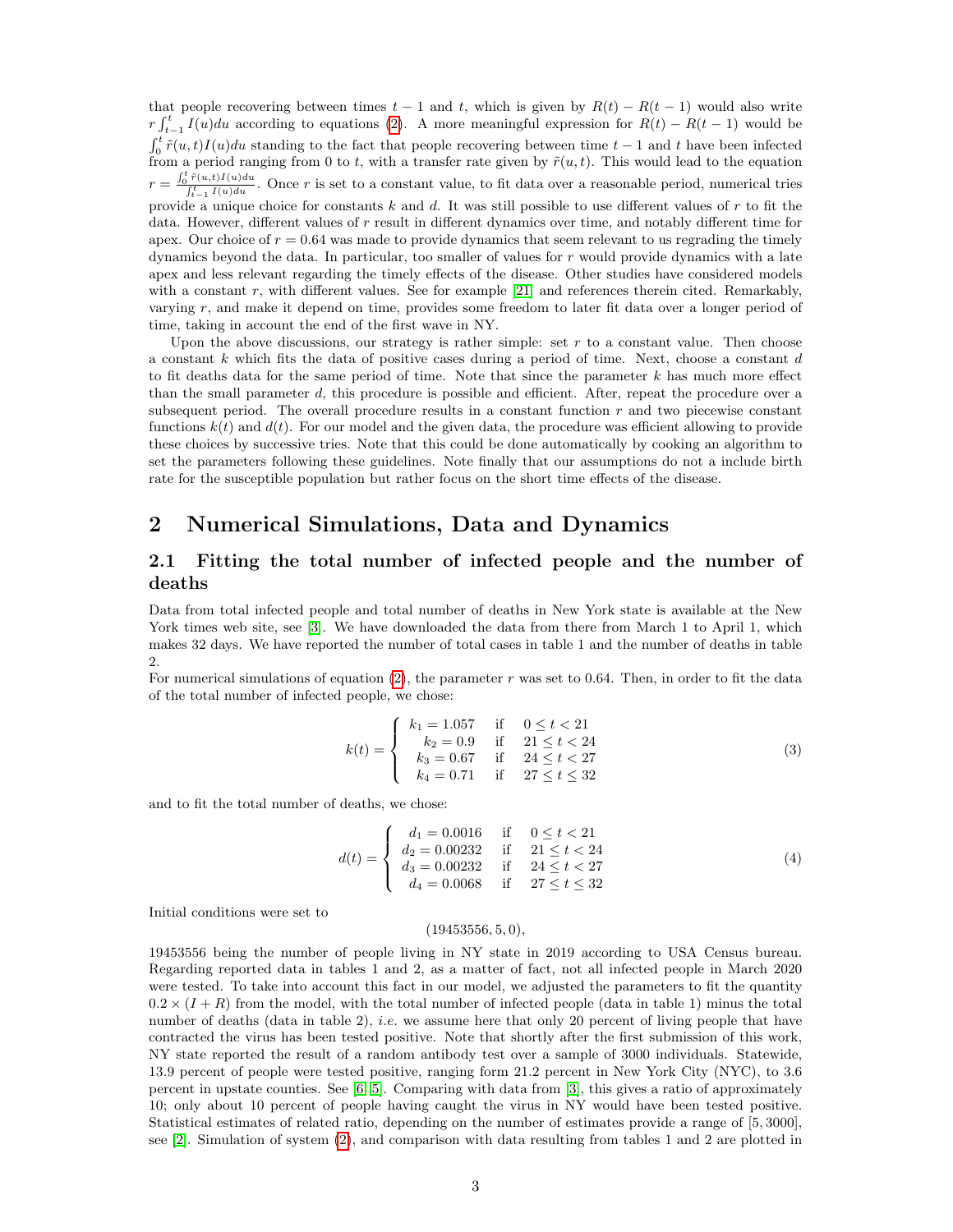| Day             | 3/    | 3/2   | 2/2   | 3/4   | 3/5       | 3/6   | 2/7   | 3/8   | 3/9   | 3/10  | 3/11  |
|-----------------|-------|-------|-------|-------|-----------|-------|-------|-------|-------|-------|-------|
| Number of cases |       |       |       |       | 22        | 44    | 89    | 106   | 142   | 173   | 217   |
| Day             | 3/12  | 3/13  | 3/14  | 3/15  | 3/<br>΄16 | 2/17  | 3/18  | 3/19  | 3/20  | 3/21  | 3/22  |
| Number of cases | 326   | 421   | 610   | 732   | 950       | 1374  | 2382  | 4152  | 7102  | 10356 | 15168 |
| ${\bf Dav}$     | 3/23  | 3/24  | 3/25  | 3/26  | 3/27      | 3/28  | 3/29  | 3/30  | 3/31  |       |       |
| Number of cases | 20875 | 25665 | 33066 | 38987 | 44635     | 53363 | 59568 | 67174 | 75832 | 83804 |       |

Table 1: Total number of cases reported in NY state from march 1 to April 1. See [\[3\]](#page-8-4).

| Day              | 3/1  | 3/2  | 3/3  | 3/4       | 3/5                 | 3/6  | $\mathbf{Q}$ ,<br>$\overline{ }$<br>◡ | 3/8  | 3/9  | 3/             | 3/11 |
|------------------|------|------|------|-----------|---------------------|------|---------------------------------------|------|------|----------------|------|
| Number of deaths |      |      |      |           |                     |      |                                       |      |      |                |      |
| Dav              | 3/12 | 3/13 | 3/14 | 3.<br>Ί5  | $^{\prime}16$<br>3/ | 3/17 | 3/<br>18                              | 3/19 | 3/20 | 2/91           | 3/22 |
| Number of deaths |      |      |      |           | 10                  | 17   | 27                                    | 30   | 57   | 80             | 122  |
| Day              | 3/23 | 3/24 | 3/25 | 3.<br>/26 | 3/27                | 3/28 | 3/29                                  | 3/30 | 3/31 | 4 <sub>1</sub> |      |
| Number of deaths | 159  | 218  | 325  | 432       | 535                 | 782  | 965                                   | 1224 | 1550 | 1941           |      |

Table 2: Total number of deaths reported in NY state from march 1 to April 1. See [\[3\]](#page-8-4).

Figure 1-a. In Figure 1-b, we plotted the total number of deaths from the model and compared it to the data. In Figure 1-c, we have plotted four curves corresponding to various  $I(t)$  for different simulations of [\(2\)](#page-1-0).

- The curve  $I_1(t)$  in red corresponds to the simulation of [\(2\)](#page-1-0) with  $k(t) = k_1 = 1.057$  and  $d(t) = d_1 =$ 0.0016 for all time.
- The curve  $I_2(t)$  in green corresponds to the simulation of [\(2\)](#page-1-0) with  $k(t) = k_1 = 1.057$  and  $d(t) =$  $d_1 = 0.016$  for  $0 \le t \le 21$ , and  $k(t) = k_2 = 0.9$  and  $d(t) = d_2 = 0.00232$  for  $21 \le t < 24$ .
- The curve  $I_3(t)$  in pink corresponds to the simulation of [\(2\)](#page-1-0) with  $k(t)$  as given in [\(3\)](#page-2-0), *i.e.*  $k(t) = k_i$ and  $d(t) = d_i, t \in [t_{i-1}, t_i), i \in \{1, ..., 4\}$  with  $t_0 = 0, t_1 = 21, t_2 = 24, t_3 = 27, t_4 = 32$ .

This panel illustrates how the health policies flatten the curve. In Figure 1-d, we have again plotted the solution  $I(t)$  for  $k(t)$  as in [\(3\)](#page-2-0), for a longer period.

#### 2.2 Fitting the total number of people at hospital

Next, we have retrieved data corresponding to the number of people being at the hospital between March 16 and April 1. During this period, and after, NY state officially reported daily useful charts and statistics, on the local spread. We have then computed an estimation of people being effectively at hospital at a given date. We denote  $H(t_i), t_i \in \{16, 17, ..., 32\}$  the total number of hospitalizations at a given date. In order to fit the solution of [\(2\)](#page-1-0) with this data, we performed a linear regression between  $(I(t_i)), t_i \in \{16, 17, ..., 32\}$  and  $(H(t_i)), t_i \in \{19, 20, ..., 32\}$ . The coefficients a and b of the linear regression were determined by the least-square method, leading to the formulas:

$$
a = \frac{\langle x, y \rangle - n\bar{x}\bar{y}}{||x||^2 - \bar{x}^2}
$$

$$
b = \bar{y} - a\bar{x}
$$

with

$$
x = (H(t_i), t_i \in \{16, 17, ..., 32\}
$$

$$
y = (I(t_i)), t_i \in \{16, 17, ..., 32\}
$$

|          | k(t)                                              | d(t)                                              |
|----------|---------------------------------------------------|---------------------------------------------------|
| $I_1(t)$ | $k(t) = 1.057$                                    | $d(t) = 0.0016$                                   |
| $I_2(t)$ | 1.057 if $t < 21$ ; 0.9 otherwise                 | 0.0016 if $t < 21$ ; 0.00232 otherwise            |
| $I_3(t)$ | $k_i$ if $t_{i-1} \leq t < t_i, i \in \{1, , 4\}$ | $d_i$ if $t_{i-1} \leq t < t_i, i \in \{1, , 4\}$ |

Table 3: Summary of the values used in Figure 1-c to obtain the curves  $I_1(t)$ ,  $I_2(t)$  and  $I_3(t)$ . Recall that  $k_1 = 1.057, k_2 = 0.9, k_3 = 0.67, k_4 = 0.71, d_1 = 0.0016, d_2 = 0.00232, d_3 = 0.00232, d_4 = 0.0068, t_0 = 0,$  $t_1 = 21$ ,  $t_2 = 24$ ,  $t_3 = 27$  and  $t_4 = 32$ .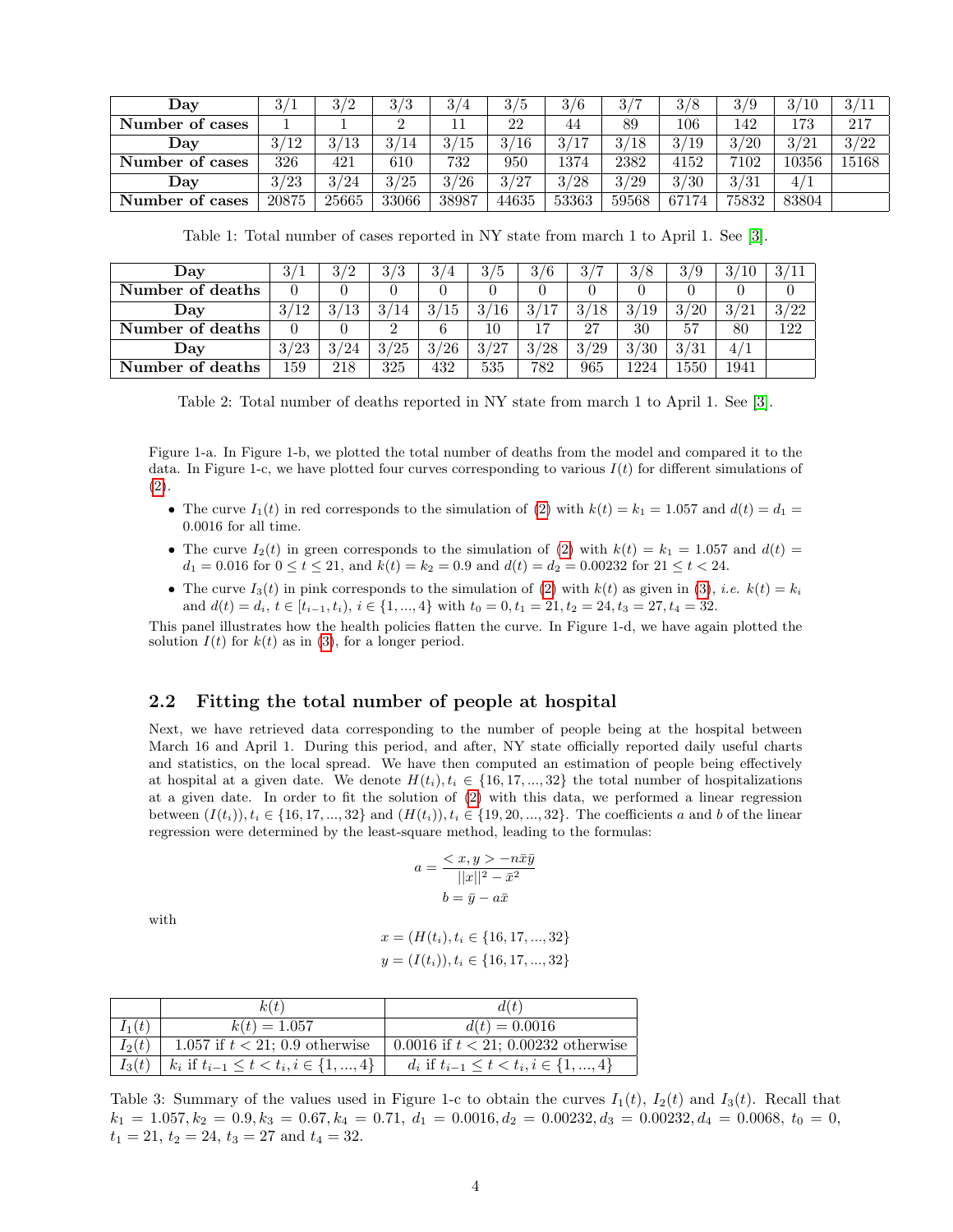| $\boldsymbol{\mathrm{v}}$ av | 16   |      | 3/18 | 3/19 | 3/20  | 3/21  | 3/22  | 3/23 | 3/24 | 3/25 |
|------------------------------|------|------|------|------|-------|-------|-------|------|------|------|
| Total number of hospitalized | 326  | 496  | 617  | 1042 | :496  | 2043  | 2629  | 3343 | 4079 | 5327 |
| Jav                          | 3/26 | 3/27 | 3/28 | 3/29 | 3/30  | 3/31  |       |      |      |      |
| Total number of hospitalized | 6481 | 7328 | 8503 | 9517 | 10929 | 12226 | 13383 |      |      |      |

Table 4: Total number of daily current hospitalizations reported in NY state from March 16 to April 1. See [\[2,](#page-8-7) [4\]](#page-8-8).



Figure 1: This figure illustrates the simulation of system [\(2\)](#page-1-0) and how it fits the data. In (a), we have plotted the quantity  $0.2 \times (I + R)$  as a function of time in red. The blue dots correspond to the data retrieved from [\[3\]](#page-8-4). Analogously, in (b), we have plotted the quantity  $\int_0^t d(s)I(s)ds$ , which represents the total number of deaths according with the model, as a function of time in red. The blue dots correspond to the data retrieved from [\[3\]](#page-8-4). In (c), we have illustrated the quantity  $I(t)$  corresponding to different values of  $k(t)$ ,  $d(t)$ : the curve  $I_1(t)$  in red corresponds to the simulation of [\(2\)](#page-1-0) with  $k(t) = k_1$  and  $d(t) = d_1$  for all time. The curve  $I_2(t)$ in green corresponds to the simulation of [\(2\)](#page-1-0) with  $k(t) = k_1$  and  $d(t) = d_1$  for  $0 \le t \le 21$ , and  $k(t) = k_2$ and  $d(t) = d_2$  for  $t \ge 21$ . The curve  $I_3(t)$  in pink corresponds to the simulation of [\(2\)](#page-1-0) with  $k(t)$  as given in [\(3\)](#page-2-0), *i.e.*  $k(t) = k_i$  and  $d(t) = d_i$ ,  $t \in [t_{i-1}, t_i)$ ,  $i \in \{1, ..., 4\}$  with  $t_0 = 0, t_1 = 21, t_2 = 24, t_3 = 27, t_4 = 32$ . It illustrates how the health policies flatten the curve. In (d), we have again plotted the solution  $I(t)$  for  $k(t)$ as in [\(3\)](#page-2-0), for a longer period.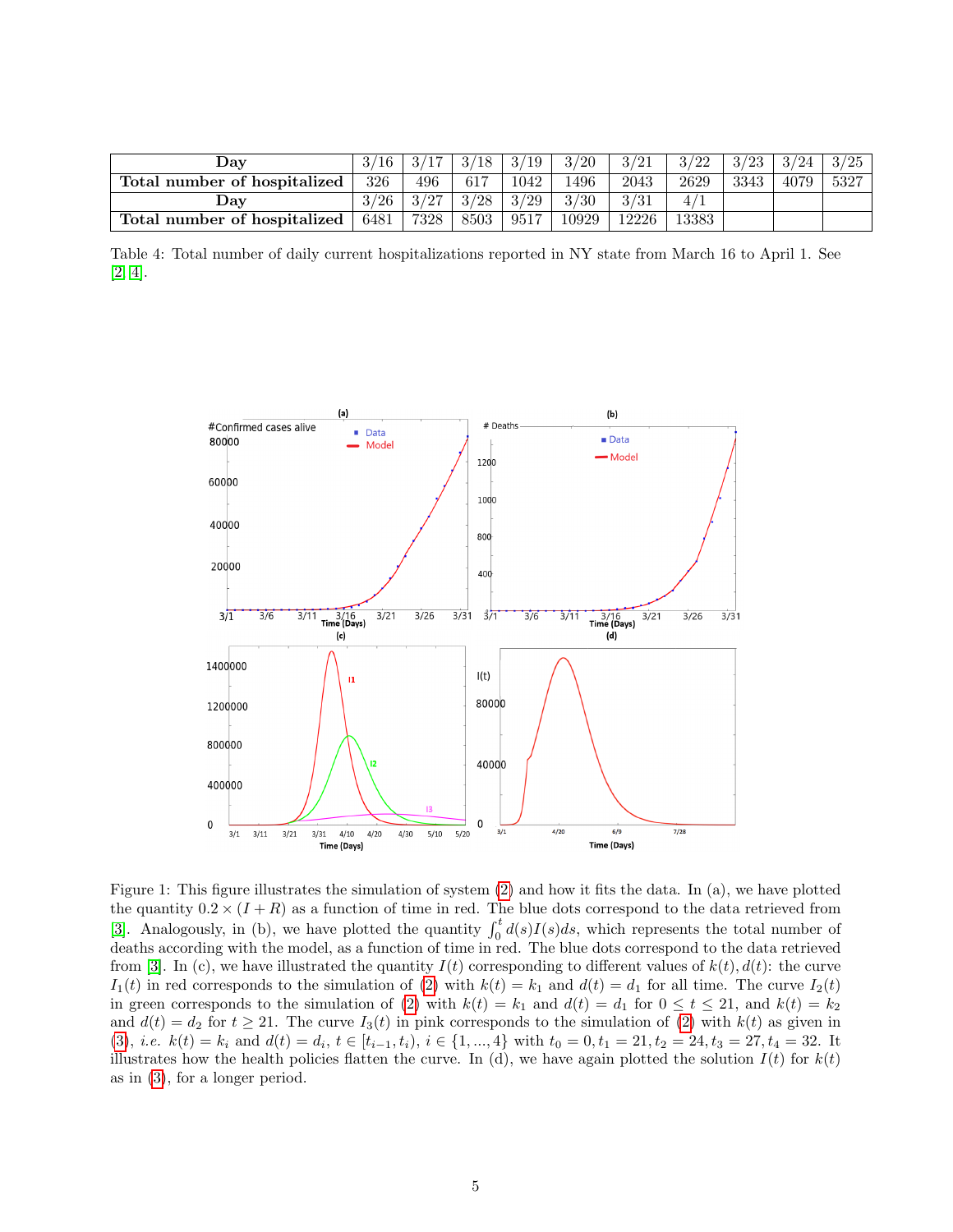

Figure 2: This figure illustrates how to provide an estimation for people needing hospitalization thanks to equation [\(2\)](#page-1-0) and statistical methods. Panel (a) illustrates an approximation of  $I(t_i), t_i \in \{16, 17, ..., 32\}$  by a vector  $(a_1H(t_i) + b_1), t_i \in \{16, 17, ..., 23\}$  and another vector  $(a_2H(t_i) + b_2), t_i \in \{24, 25, ..., 32\}$  where  $a_i$ and  $b_j, j \in \{1,2\}$  are the coefficients obtained thanks to the least-square method. Panel (b) then provides a prediction of people in need of hospitalization by plotting the quantity  $H(t) = \frac{I(t)-b_2}{a_2}$  if  $I(t) \ge 41475.76$ ,  $H(t) = \frac{I(t)-b_1}{a_1}$  otherwise.

$$
\langle x, y \rangle = \sum_{i=1}^{n} x_i y_i, ||x||^2 = \langle x, x \rangle, \, \bar{x} = \frac{1}{n} \sum_{i=1}^{n} x_i, \, \bar{y} = \frac{1}{n} \sum_{i=1}^{n} y_i, \, n = 14.
$$

The result is plotted in Figure 2-a. It clearly shows a good approximation by two distinct lines, corresponding to

$$
a_1 = 10.3301, \, b_1 = -1227.61
$$

and

$$
a_2 = 1.91478, \, b_2 = 33560.3.
$$

Then, a prevision of number of people needing hospitalization can be provided by the formula:

$$
H(t) = \frac{I(t) - b_2}{a_2}
$$
 if  $I(t) \ge 41475.76$ ,  $H(t) = \frac{I(t) - b_1}{a_1}$  otherwise.

The result is plotted in Figure 2-b.

#### 2.3 Dynamics

Summing up the equations in [\(2\)](#page-1-0) and looking for stationary solutions yield the following theorem.

**Theorem 1.** We assume that initial condition of system [\(2\)](#page-1-0) satisfies  $S(0) > 0, I(0) > 0$  and  $R(0) = 0$ . Then for  $t > 0$ , all variables remain bounded and positive: there exists a positive constant  $M < R(0) + I(0)$ such that for all  $t > 0$ :

$$
0 < S(t) < M, 0 < I(t) < M, 0 < R(t) < M
$$

and

$$
S(t) + I(t) + R(t) \leq S(0) + I(0) - \int_0^t d(s)I(s)ds.
$$

Non-negative stationary solutions of the system are given by  $(\bar{S}, 0, \bar{R})$ , with  $\bar{S} \geq 0$  and  $\bar{R} \geq 0$ . Furthermore,  $S(t)$  is decreasing,  $R(t)$  is increasing and the variation of  $I(t)$  is given by the sign of

<span id="page-5-0"></span>
$$
k(t)\frac{S(t)}{S(t) + I(t) + R(t)} - r - d(t).
$$
\n(5)

**Remark 1.** It is worth noting that this theorem, which proof is relatively straightforward provides two simple but relevant interpretations from the applicative point of view. The first thing is that the stationary solutions are given by  $(\bar{S}, 0, \bar{R})$ , with  $\bar{S} \geq 0$  and  $\bar{R} \geq 0$ . This means that the stationary solutions, are all with 0 infected but may take arbitrary non-negative values (within a bounded interval) for susceptible and recovered. This reflects the reality of the disappearance of the virus. The second thing we want to mention is that the variation of I is given by the sign of expression [\(5\)](#page-5-0). In particular, basically during a classical wave, this sign will be positive before the apex and negative after.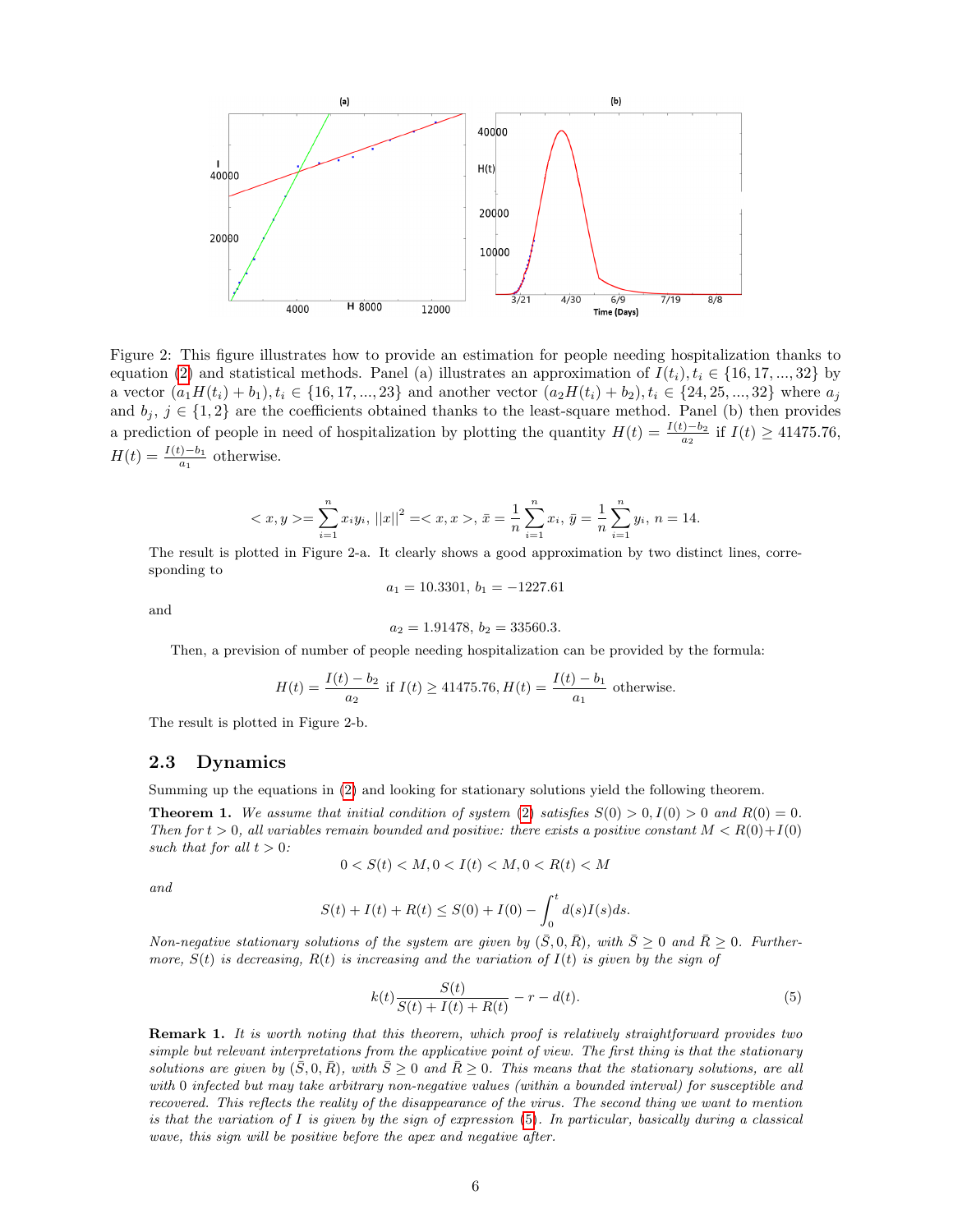# 3 Two coupled SIR systems fitting COVID-19 for NY and NJ states

It is estimated that around 400000 people used to commute from NJ to NY before the lockdown policies due to the pandemic. It is natural to integrate these effects in the model, since those commuters played the role of vector for virus before the lockdown. We therefore build a small network by coupling two nodes, representing NY (node 1) and NJ (node 2). To this end, we couple two copies of the local model [\(2\)](#page-1-0) to take into account the daily fluxes between those two states. This leads to the following model:

<span id="page-6-0"></span>
$$
\begin{cases}\nS_{1t} = -k_1(t)I_1 \frac{S_1}{I_1+S_1+R_1} + l(t)(c_{12}^S(t)S_2 - c_{21}^S(t)S_1) \\
I_{1t} = k_1(t)I_1 \frac{S_1}{I_1+S_1+R_1} - rI_1 - d_1(t)I_1 + l(t)(c_{12}^I(t)I_2 - c_{21}^I(t)I_1) \\
R_{1t} = rI_1 + l(t)(c_{12}^R(t)R_2 - c_{21}^R(t)R_1) \\
S_{2t} = -k_2(t)I_2 \frac{S_2}{I_2+S_2+R_2} + l(t)(-c_{12}^S(t)S_2 + c_{21}^S(t)S_1) \\
I_{2t} = k_2(t)I_2 \frac{S_2}{I_2+S_2+R_2} - rI_2 - d_2(t)I_2 + l(t)(-c_{12}^I(t)I_2 + c_{21}^I(t)I_1) \\
R_{2t} = rI_2 + l(t)(-c_{12}^R(t)R_2 + c_{21}^R(t)R_1)\n\end{cases} (6)
$$

The assumptions are analog to those given section 2, but we aim here to take into account the daily fluxes between NJ and NY. For sake of simplicity, we consider that there is a flux of people coming from NJ to NY in the morning and returning home at night. The coupling functions, which are non-autonomous here are given by:

$$
\begin{pmatrix} l(t)\big(c_{12}^S(t)S_2-c_{21}^S(t)S_1\big)\\ l(t)\big(c_{12}^I(t)I_2-c_{21}^I(t)I_1\big)\\ l(t)\big(c_{12}^R(t)R_2-c_{21}^R(t)R_1\big) \end{pmatrix}\\
$$

$$
\begin{pmatrix} l(t)\big(-c_{12}^S(t)S_2+c_{21}^S(t)S_1\big)\\ l(t)\big(-c_{12}^I(t)I_2+c_{21}^I(t)I_1\big)\\ l(t)\big(-c_{12}^R(t)R_2+c_{21}^R(t)R_1\big) \end{pmatrix}
$$

for node 1 and

for node 2, where functions  $+c_{ij}$  stand for the densities of population coming from mode j and going into node i. In the remaining of the manuscript we assume that these functions  $c_{ij}$  do not depend on S, I and R and drop the superscripts. Furthermore, we assume  $c_{12}$  and  $c_{21}$  to be periodic of period 1 (one day), with a Gaussian profile and respective apex at 8:30 am and 6:30 pm. Not that the amplitude  $c_{21}$  is multiplied by a coefficient greater than 1. in comparison with  $c_{12}$  to take in account the amount of population int NY and NJ. We want to emphasize here the attractivity of NYC, and therefore assume that the fluxes are mainly from NJ to NY in the morning and form NY to NJ in the evening. The function  $l(t)$  integrates policies of lockdown: after March 23, in the model, the daily fluxes are divided by 1000. Therefore, the function  $l(t)$  is a piecewise constant function given by:

$$
l(t) := \begin{cases} 1 & \text{if } 0 \le t < 23 \\ 10^{-3} & \text{if } t \ge 23. \end{cases}
$$
 (7)

Initial conditions were set to

 $(19453556, 5, 0)$ 

for node 1 and

#### $(8882190, 0, 0)$ ,

for node 2. Note there are no infected cases at initial time in NJ. This means that in our model, initial spread in NJ follows from infection in NY. The same methods as in section 2 were used to fit the data for both NY and NJ for the network model [\(6\)](#page-6-0). Illustrations are provided in Figure 3. It shows how the model fits the data. In Figure 3-a, we have plotted the quantity  $0.2(I_2 + R_2)$  as a function of time in red. Recall that, in the model  $I_2 + R_2$ , represents the number of people in the population which has been infected by the virus and are still alive. The blue dots correspond to the data retrieved from [\[3\]](#page-8-4) and plots the total number of infected minus the number of total deaths. Analogously, in Figure 3-b we have plotted the quantity  $\int_0^t d_2(u)I_2(u)du$  as a function of time, in red. The blue dots correspond to the data retrieved from [\[3\]](#page-8-4). Finally, Figure 3-c illustrates  $I_1t$ ) and  $I_2(t)$ , which represent respectively the infected population in NY and NJ. It shows how the curve of NJ follows the curve in NY, with a small attenuation. An analog theoretical result as in section 2 holds for solutions of [\(6\)](#page-6-0).

**Theorem 2.** We assume that initial condition of system [\(6\)](#page-6-0) satisfies  $S_1(0) > 0, I_1(0) > 0, R_2(0) = 0$ ,  $S_2(0) > 0, I_2(0) = 0$  and  $R_1(0) = 0$ . Then for  $t > 0$ , all variables remain bounded and positive: there exists a positive constant  $M < R(0) + I(0)$  such that for all  $t > 0$ :

$$
0 < S_i(t) < M, 0 < I_i(t) < M, 0 < R_i(t) < M, i \in \{1, 2\}
$$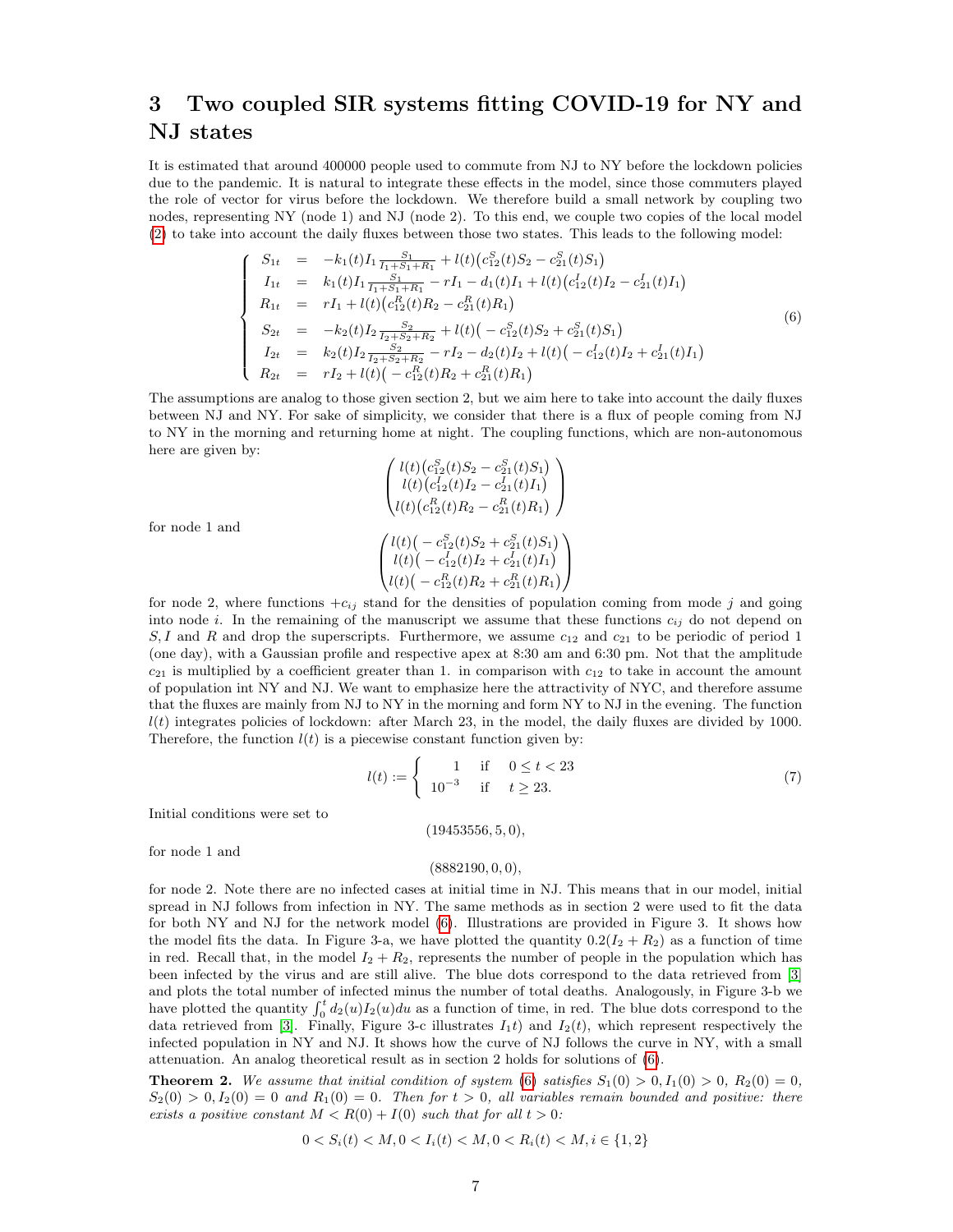

Figure 3: This figure illustrates the simulation of system [\(6\)](#page-6-0) and how it fits the data. In (a), we have plotted the quantity  $0.2(I_2 + R_2)$  as a function of time in red. Recall that, in the model  $I_2 + R_2$ , represents the number of people in the population which has been infected by the virus and are still alive. The blue dots correspond to the data retrieved from [\[3\]](#page-8-4) and plots the total number of infected minus the number of total deaths. Analogously, in (b) we have plotted the quantity  $\int_0^t d2(u)I_2(u)du$  as a function of time in red. The blue dots correspond to the total number of deaths in NJ according with data retrieved from [\[3\]](#page-8-4). Panel (c) illustrates  $I_1(t)$  and  $I_2(t)$ , which represent respectively the infected in NY and NJ.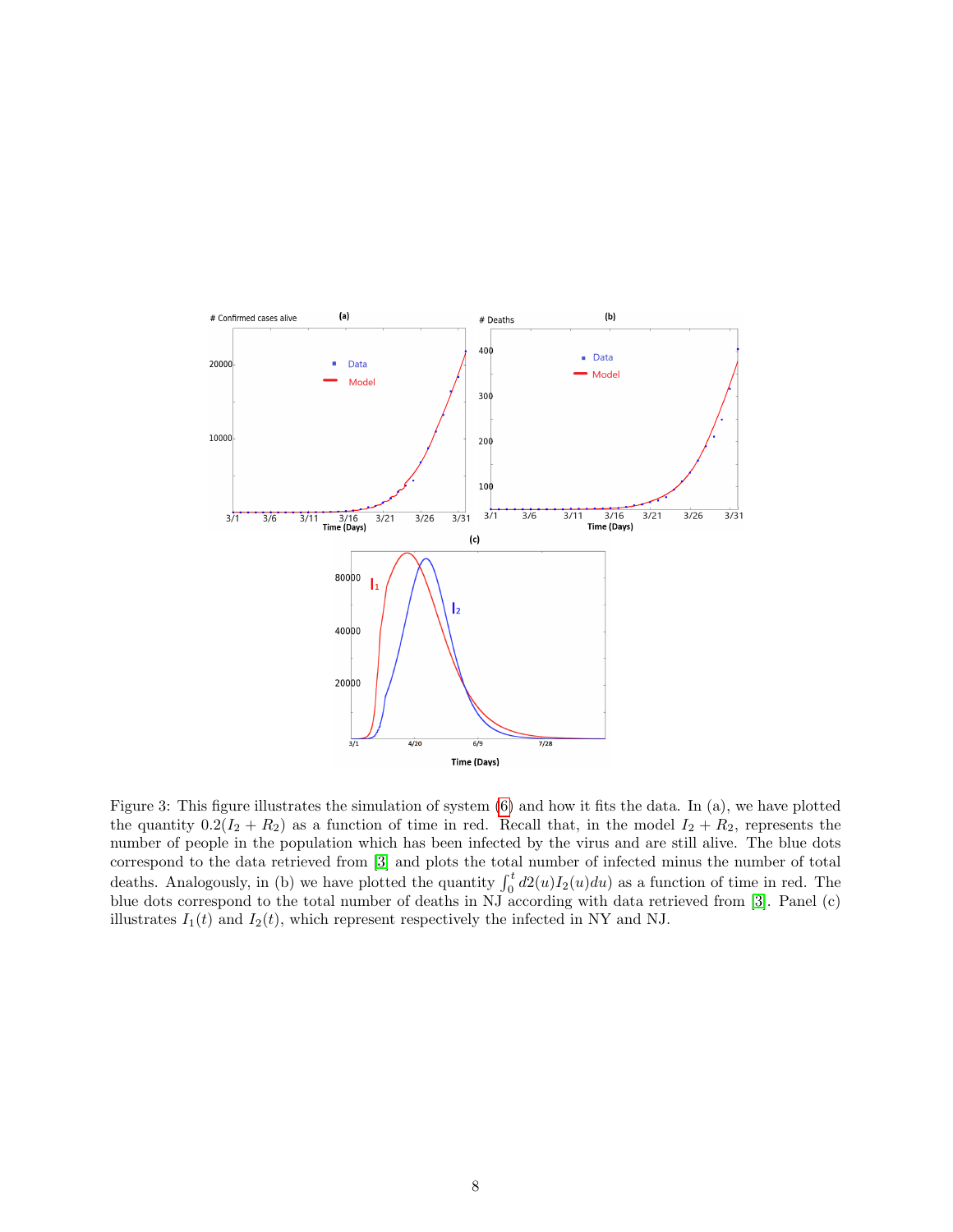and

$$
S_1(t) + I_1(t) + R_1(t) + S_2(t) + I_2(t) + R_2(t) \leq S_1(0) + I_1(0) + S_2(0) - \int_0^t (d_1(s)I_1(s) + d_2(s)I_2(s))ds.
$$

For any non negative  $S_1(0), R_1(0), S_2(0), R_2(0)$ , the following functions satisfying for  $t > 0$ 

$$
I_1(t) = I_2(t) = 0
$$
  
\n
$$
S_1(t) + S_2(t) = S_1(0) + S_2(0)
$$
  
\n
$$
R_1(t) + R_2(t) = R_1(0) + R_2(0)
$$
  
\n
$$
S_{1t} = -S_{2t} = l(t) (c_{12}(t)S_2 - c_{21}(t)S_1)
$$
  
\n
$$
R_{1t} = -R_{2t} = l(t) (c_{12}(t)R_2 - c_{21}(t)R_1)
$$

are solutions of [\(6\)](#page-6-0). Furthermore,  $S_1(t)+S_2(t)$  is decreasing,  $R_1(t)+R_2(t)$  is increasing and  $I_1(t)+I_2(t)$ is non increasing if and only if

$$
I_1(t)k_1(t)\frac{S_1(t)}{S_1(t)+I_1(t)+R_1(t)}+I_2(t)k_2(t)\frac{S_2(t)}{S_2(t)+I_2(t)+R_2(t)} \leq I_1(t)(r+d_1(t))+I_2(t)(r+d_2(t)).
$$
 (8)

Remark 2. As in remark 1, we want to point out some interpretation of this theorem in the context of the pandemic. Here, we have described some solutions with free epidemic component  $(I(t) = I_2(t) = 0)$ . Note that in this case however,  $S_i$  and  $R_i$  are not constant since they vary according to the fluxes between the two nodes. Again the last inequality, quantifies the idea that when the spread of the virus becomes lower than the death and recovery the infected population starts to decrease. The difference here is that we take into account the two nodes together.

# 4 Conclusion

In this article, we have considered a simple non-autonomous SIR model to fit the data of COVID-19 in New York state. The model illustrates and quantifies how acting on the control  $k(t)$  allows to flatten the curve of infected people over the time. From the model, using classical statistical methods, it is then possible to provide predictions of the number of people in needs of hospitalization. Lastly, we have fitted data from NJ state thanks to a coupled SIR model taking into account the daily fluxes between NJ and NY. It allows to predict similar dynamics in NY and NJ, with a delay and small attenuation. Note that, despite its simplicity, our model fits, as good as more sophisticated models, the available data during the growing phase of March 2020. In a forthcoming work, we aim to fit data with the model over a longer period . This would provide an accurate estimation of the different parameters.

# References

- <span id="page-8-2"></span>[1] Report of the who-china joint mission on coronavirus disease 2019 (covid-19). Report.
- <span id="page-8-7"></span>[2] Covid-19 projections. The Institute for Health Metrics and Evaluation, University of Washington. <https://covid19.healthdata.org/united-states-of-america/new-york>, 2020.
- <span id="page-8-4"></span>[3] We re sharing coronavirus case data for every u.s. county. The New York Times, 2020.
- <span id="page-8-8"></span>[4] Oficial oral report of new york governor on covid19. PBS News, April 2 2020.
- <span id="page-8-6"></span>[5] 21 percent of nyc residents tested in state study have antibodies from covid-19. Gothamist. [https:](https://gothamist.com/news/new-york-antibody-test-results-coronavirus) [//gothamist.com/news/new-york-antibody-test-results-coronavirus](https://gothamist.com/news/new-york-antibody-test-results-coronavirus), April 23 2020.
- <span id="page-8-5"></span>[6] Oficial oral report of new york governor on covid19. PBS News, April 23 2020.
- [7] M. A. Aziz-Alaoui, Sunita Gakkhar, Benjamin Ambrosio, and Arti Mishra. A network model for control of dengue epidemic using sterile insect technique. Mathematical Biosciences and Engineering, 15(2):441–460, June 2017.
- <span id="page-8-3"></span>[8] David Baud, Xiaolong Qi, Karin Nielsen-Saines, Didier Musso, L´eo Pomar, and Guillaume Favre. Real estimates of mortality following COVID-19 infection. The Lancet Infectious Diseases, March 2020.
- <span id="page-8-0"></span>[9] Tian-Mu Chen, Jia Rui, Qiu-Peng Wang, Ze-Yu Zhao, Jing-An Cui, and Ling Yin. A mathematical model for simulating the phase-based transmissibility of a novel coronavirus. Infectious Diseases of Poverty, 9(1), February 2020.
- <span id="page-8-1"></span>[10] LindaQ. Gao and HerbertW. Hethcote. Disease transmission models with density-dependent demographics. Journal of Mathematical Biology, 30(7), August 1992.